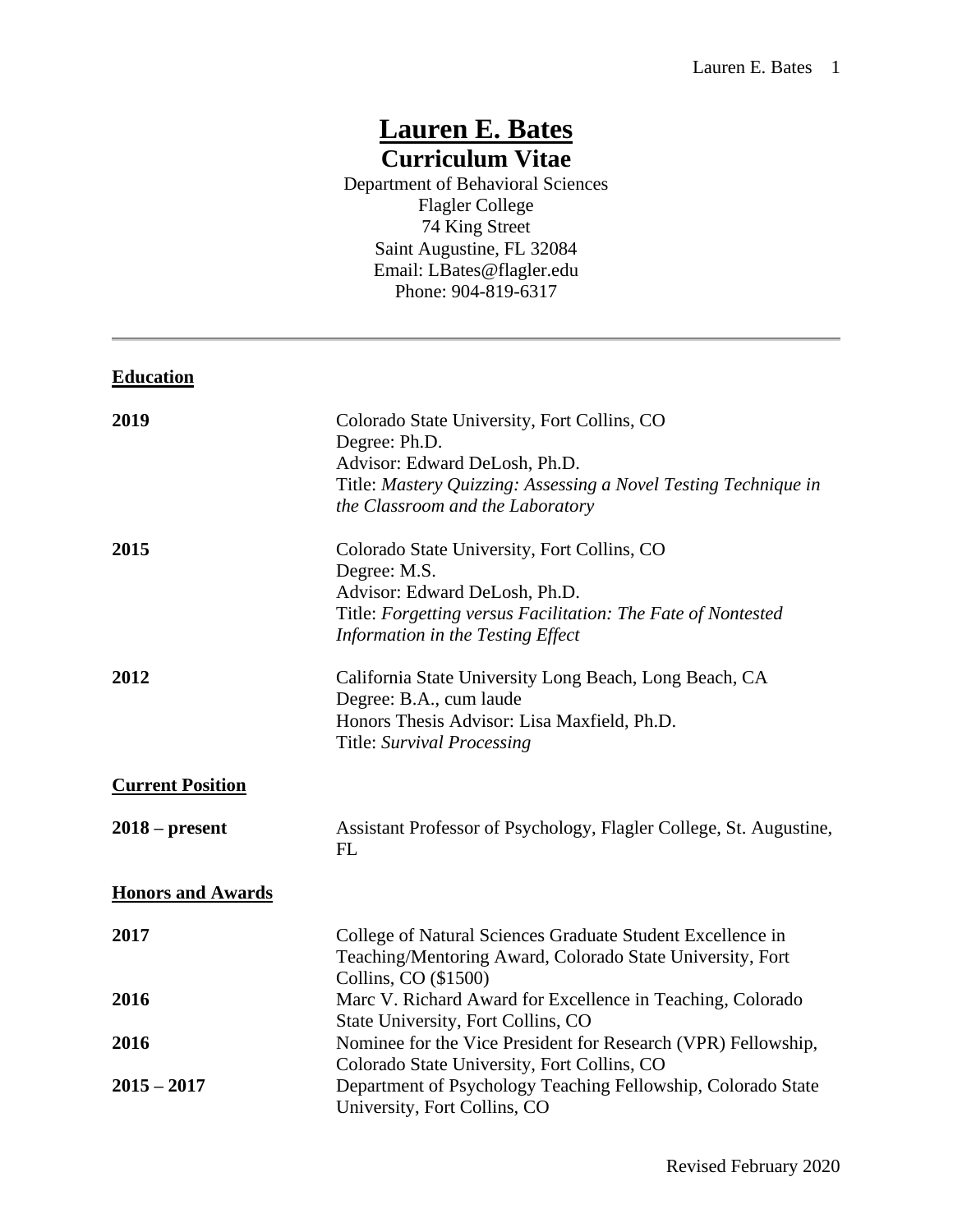| 2015          | Undergraduate Choice – Research Award: $2nd$ Place, Colorado<br>State University, Fort Collins, CO (\$75)                       |
|---------------|---------------------------------------------------------------------------------------------------------------------------------|
| 2014          | National Science Foundation (NSF) Fellow (PI Dr. Mark Brown)<br>$(\$6210)$                                                      |
| 2013          | Association for Psychological Science Travel Assistance Award<br>$(\$200)$                                                      |
| 2012          | The Gloria Rummels Award for Best Use of Quantitative Data,<br>California State University Los Angeles, Los Angeles, CA (\$100) |
| 2012          | Outstanding Senior in Psychology, California State University<br>Long Beach, Long Beach, CA                                     |
| 2012          | <i>Cum laude</i> graduate, California State University Long Beach,<br>Long Beach, CA                                            |
| $2010 - 2011$ | 3-Time President's List Scholar, California State University Long<br>Beach, Long Beach, CA                                      |
| $2009 - 2012$ | 3-Time Dean's List Scholar, California State University Long<br>Beach, Long Beach, CA                                           |

## **Teaching Experience**

## **Flagler College:**

- **Introduction to Psychology**
- **Research Methods**
- **Cognition**
- **Learning and Memory**
- **Psychology of Pilgrimage (Study Abroad in La Coruña, Spain)**
- **History of Psychology**

# **Colorado State University:**

- **General Psychology**
- **Research Methods in Psychology**
- **Mind, Brain, and Behavior**
- **Cognitive Psychology**
- **Cognitive Psychology Laboratory**
- **Cognitive Psychology Laboratory: Applied Cognition**

# **Front Range Community College – Larimer Campus:**

• **General Psychology I**

# **General Teaching Interests**

Introductory Psychology Research Methods Cognitive Psychology Research in Cognitive Psychology Learning & Memory Sensation & Perception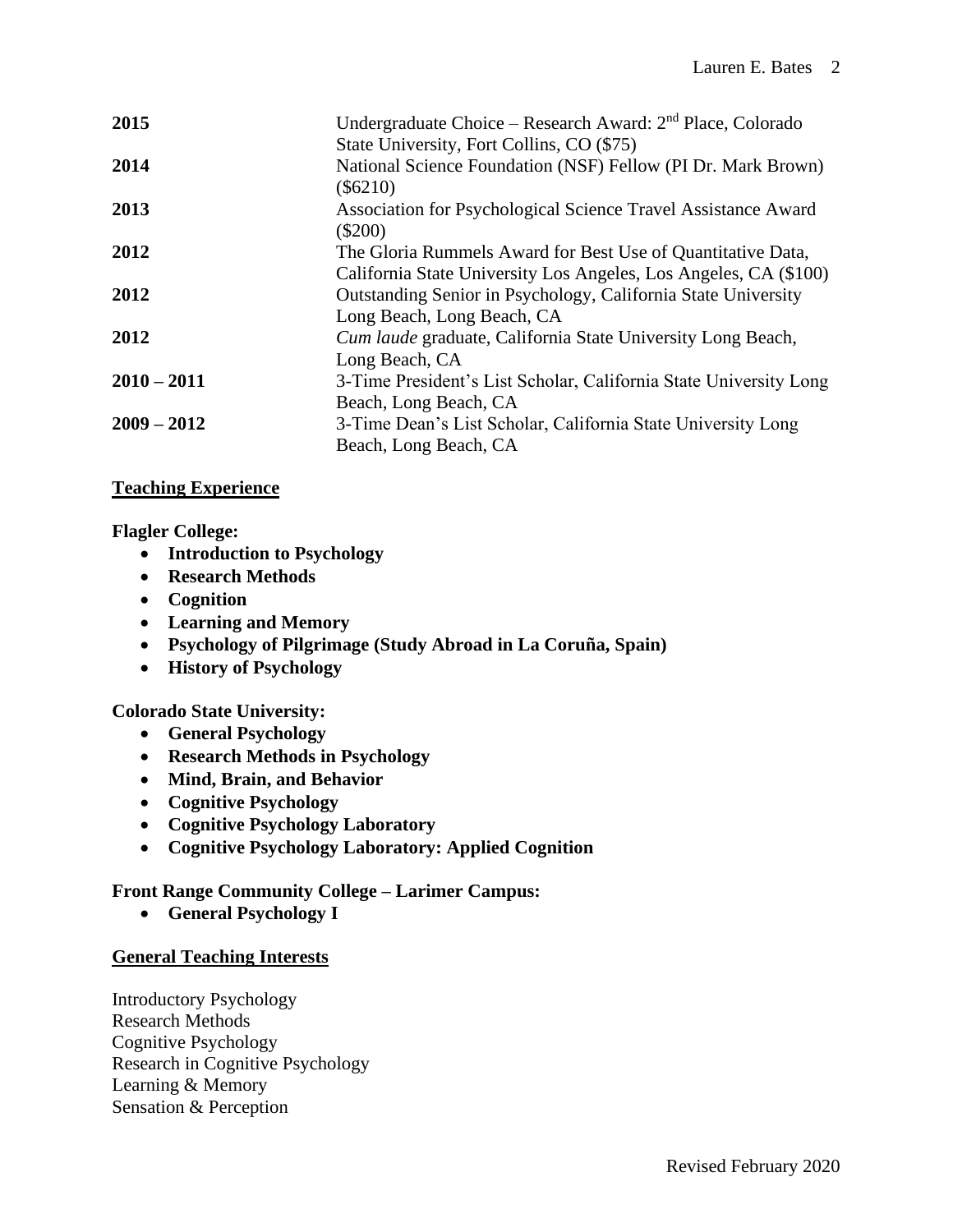Neuropsychology History of Psychology

#### **Publications**

- Anton, M., Archibeque-Engle, S., Ayala, L., **Bates, L.**, Charbonneau, J., DeLozier, S., Green, S., Herron, K., Iron Cloud-Two Dogs, E., Marquitz, M., Rastall, A., Rubinson, A., & Atwood, L. (Ed.). (2014). Proceedings from the *2014 Reinvention Center National Conference*
- **Bates, L. E.** (2014). *Science of learning: How do students learn best?* September e-newsletter for Parent & Family Programs at Colorado State University, Fort Collins, CO.
- Rowland, C. A., **Bates, L. E.**, & DeLosh, E. L. (2014). On the reliability of retrieval-induced forgetting. *Frontiers in Psychology, 5,* 1-10. doi: 10.3389/fpsyg.2014.01343

#### **Manuscripts in Preparation/Under Revision**

- **Bates, L. E.** & DeLosh, E. L. (under revision). Using tests as a learning tool: Online implementation of a mastery model of practice testing.
- **Bates, L. E.**, DeLosh, E. L., & Rhodes, M. G. (in preparation) Mastery quizzing: Contributions of multiple quiz opportunities and feedback
- **Bates, L. E.** & DeLosh, E. L. (in preparation). Empirical evidence on the benefits of mastery quizzing in the classroom.
- **Bates, L. E.**, King, B. T., & DeLosh, E. L. (in preparation). Mnemonic benefits of elaboration using examples.

#### **Conference Presentations/Talks**

*\*denotes undergraduate*

- **Bates, L. E.** (2020, January). *Mastery quizzing: An efficient way to maximize student learning.* Participant idea exchange (PIE) roundtable held at the annual National Institute for the Teaching of Psychology (NITOP) conference, St. Pete Beach, FL.
- **Bates, L. E.** (2019, June). *Mastery quizzing: Contributions of multiple quiz opportunities and feedback*. Poster presented at the biannual Society for Applied Research in Memory and Cognition (SARMAC) conference, Cape Cod, MA.
- Ponce-Pore, I.\*, King, B., Gerton, J.\*, **Bates, L.**, & DeLosh, E. (2018, April). *Presentation and response modality: Reading vs hearing and the effects on testing performance*. Poster presented at the annual Celebrate Undergraduate Research and Creativity (CURC) showcase, Fort Collins, CO.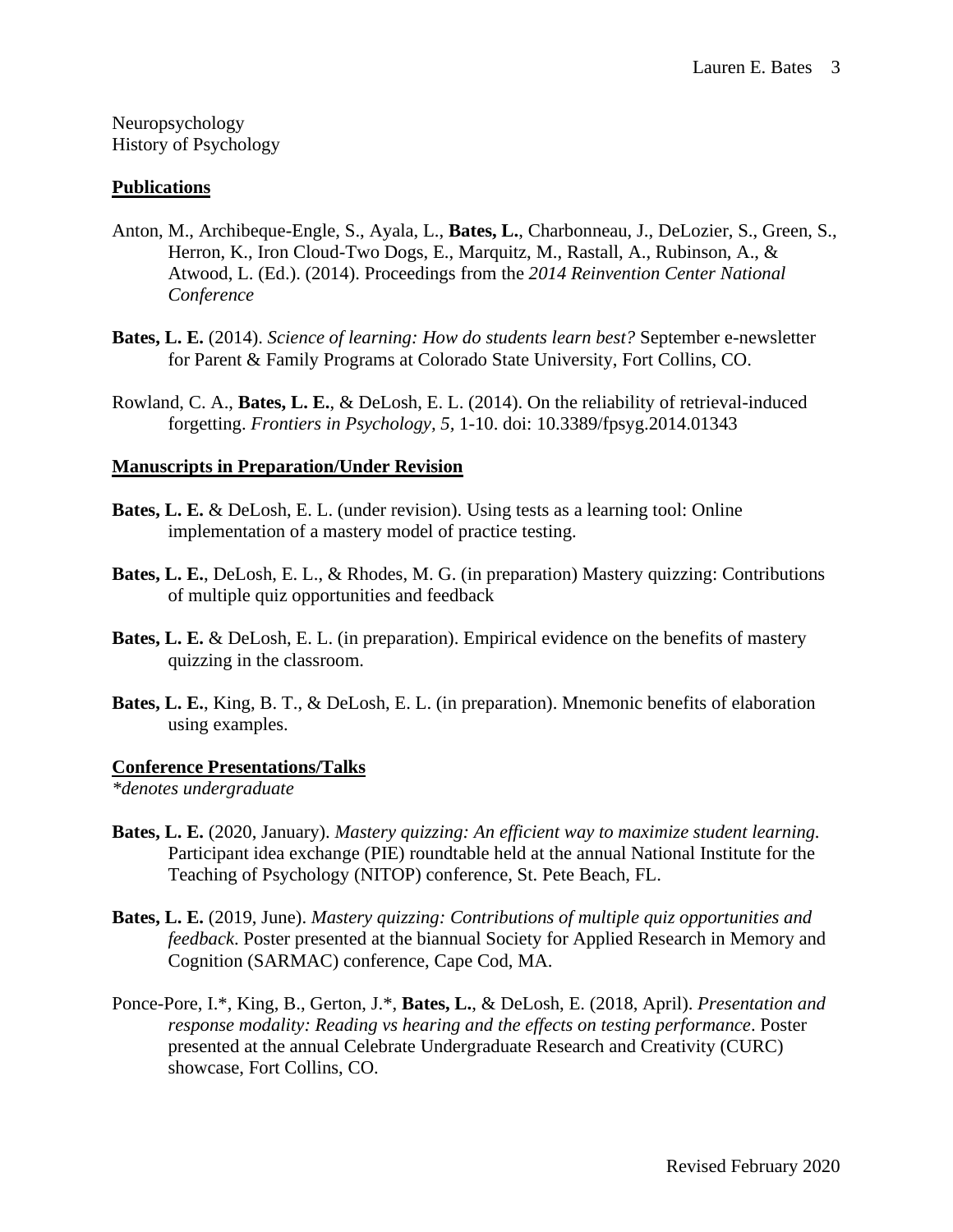- King, B., Kopatich, A.\*, Faulconer, K.\*, Ponce-Pore, I.\*, Gerton, J.\*, **Bates, L.**, & DeLosh, E. (2018, April). *Presentation and response modality: Reading vs hearing and the effects on testing performance*. Poster accepted for presentation at the annual Rocky Mountain Psychological Association (RMPA) conference, Denver, CO.
- **Bates, L. E.** (2017, October). *The science of learning: Using mastery quizzes to enhance learning.* Talk given at the annual Assessapalooza conference for the Front Range Community College system, Longmont, CO.
- Faulconer, K.\*, King, B. T., **Bates, L. E.**, & DeLosh, E. L. (2017, April). *Self-relation of information and effects on memory*. Poster presented at the annual Celebrate Undergraduate Research and Creativity (CURC) showcase, Fort Collins, CO.
- Flack, T.\*, Lindquist, K.\*, **Bates, L. E.**, & DeLosh, E. L. (2017, April). *Spacing effect versus massed presentation and their effect on naming and interference*. Poster accepted for the annual Celebrate Undergraduate Research and Creativity (CURC) showcase, Fort Collins, CO.
- King, B. T., Faulconer, K.\*, Harris, K\*, **Bates, L. E.**, & DeLosh, E. L. (2017, April). *Selfrelation of information and effects on memory*. Poster presented at the Rocky Mountain Psychological Association (RMPA) conference, Salt Lake City, UT.
- **Bates, L. E.** & DeLosh, E. L. (2016, November). *Mnemonic benefits of elaboration using examples.* Poster presented at the annual Psychonomic Society (PS) conference, Boston, MA.
- **Bates, L. E.** & DeLosh, E. L. (2016, August). *Examining the fate of nontested information in the testing effect*. Poster accepted for presentation at the annual American Psychological Association (APA) conference, Denver, CO.
- **Bates, L. E.** & DeLosh, E. L. (2016, August). *Improving learning and retention through the use of examples*. Poster presented during the symposium on Memory Dynamics and the Optimization of Instruction at the annual American Psychological Association (APA) conference, Denver, CO.
- DeLosh, E. L. & **Bates, L. E.** (2016, August). *Using tests as a learning tool: A mastery model of quizzing for repeated, spaced testing with feedback.* Poster presented during the symposium on Memory Dynamics and the Optimization of Instruction at the annual American Psychological Association (APA) conference, Denver, CO.
- King, B.\*, Ackart, H.\*, Brinks, J.\*, Flack, T.\*, Baker, L\*, DeLosh, E. & **Bates, L.** (2016, April). *Elaboration through the use of examples and its effects on memory.* Poster presented at the annual Celebrate Undergraduate Research and Creativity (CURC) showcase, Fort Collins, CO.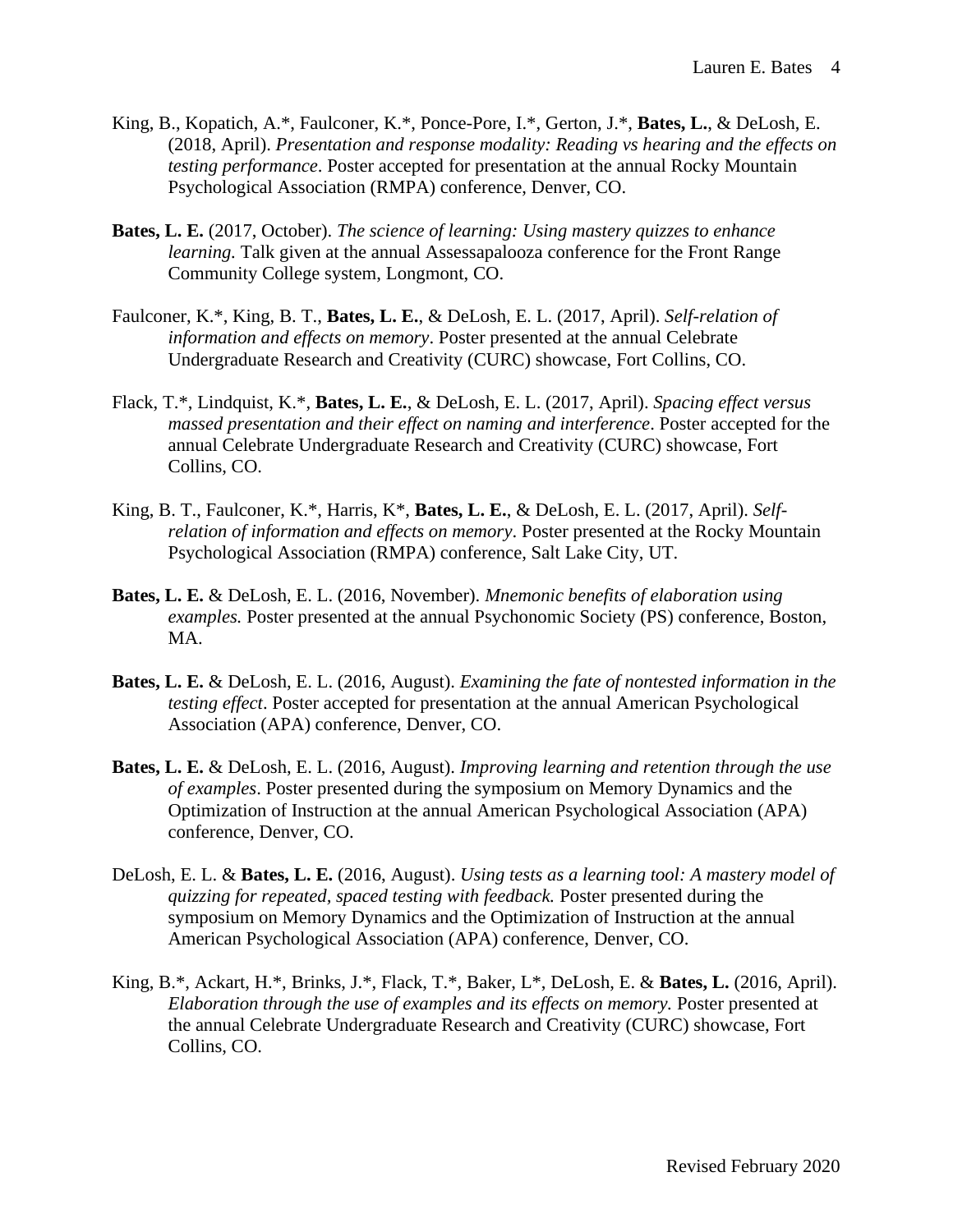- **Bates, L. E.**, Ackart, H.\*, Baker, L.\*, Brinks, J.\*, Flack, T.\*, Hornback, R.\*, King, B.\* & DeLosh, E. L. (2016, April). *Examining the effects of elaboration on memory using examples.* Poster accepted for presentation at the annual Rocky Mountain Psychological Association (RMPA) conference, Denver, CO.
- **Bates, L. E.** & DeLosh, E. L. (2015, November). *Forgetting versus facilitation: The fate of nontested information in the testing effect*. Poster presented at the annual Psychonomic Society (PS) conference, Chicago, IL.
- **Bates, L. E.** (2015, November). *Examining semantic relatedness as a moderator of indirect testing effects.* Poster presented at the Colorado State University Graduate Student Showcase, Fort Collins, CO.
- **Bates, L. E.** (2015, February). *The fate of nontested information in the testing effect*. Poster presented at the Colorado State University Graduate Student Showcase, Fort Collins, CO.
- **Bates, L. E.** & Maxfield, L. (2014, May). *Exploring kin selection as a possible mechanism underlying the survival processing effect.* Poster presented at the annual Association for Psychological Science (APS) conference, San Francisco, CA.
- Vieane, A., Maxfield, L., Chong, I., Parsons, C. \*, Gonzalez, L. \*, & **Bates, L.** (2014, May). *Explaining survival processing with a sense of urgency.* Poster presented at the annual Association for Psychological Science (APS) conference, San Francisco, CA.
- Maxfield, L., **Bates, L.**, Chong, I., Parsons, C. \*, Gonzalez, L. \*, Galvez, K. \*, Perez, D. \*, Miramontes, A. \*, & Paredes, M\*. (2014, May). *Self reference in the survival processing advantage across explicit memory tasks.* Poster presented at the annual Association for Psychological Science (APS) conference, San Francisco, CA.
- **Bates, L. E.** & Maxfield, L. (2013, November). *Is the advantage of self-reference in survival processing due to deeper processing or evolutionary drives?* Poster presented at the annual Psychonomic Society (PS) conference, Toronto, ON.
- **Bates, L. E.** & Maxfield, L. (2013, May). *The advantage of self-reference in survival processing.* Poster presented at the annual Association for Psychological Science (APS) conference, Washington, DC.
- **Bates, L. E.**, Rowland, C. A. & DeLosh, E. L. (2013, May). *Understanding the effect of retrieval practice on unretrieved information.* Poster presented at the annual Association for Psychological Science (APS) conference, Washington, DC.
- Sheldon, K. \*, **Bates, L. E.,** Rowland, C. A., & DeLosh, E. L. (2013, April). *Do retrieval practices lead to the forgetting of unretrieved information?* Poster presented at the annual Celebrate Undergraduate Research and Creativity (CURC) showcase, Fort Collins, CO.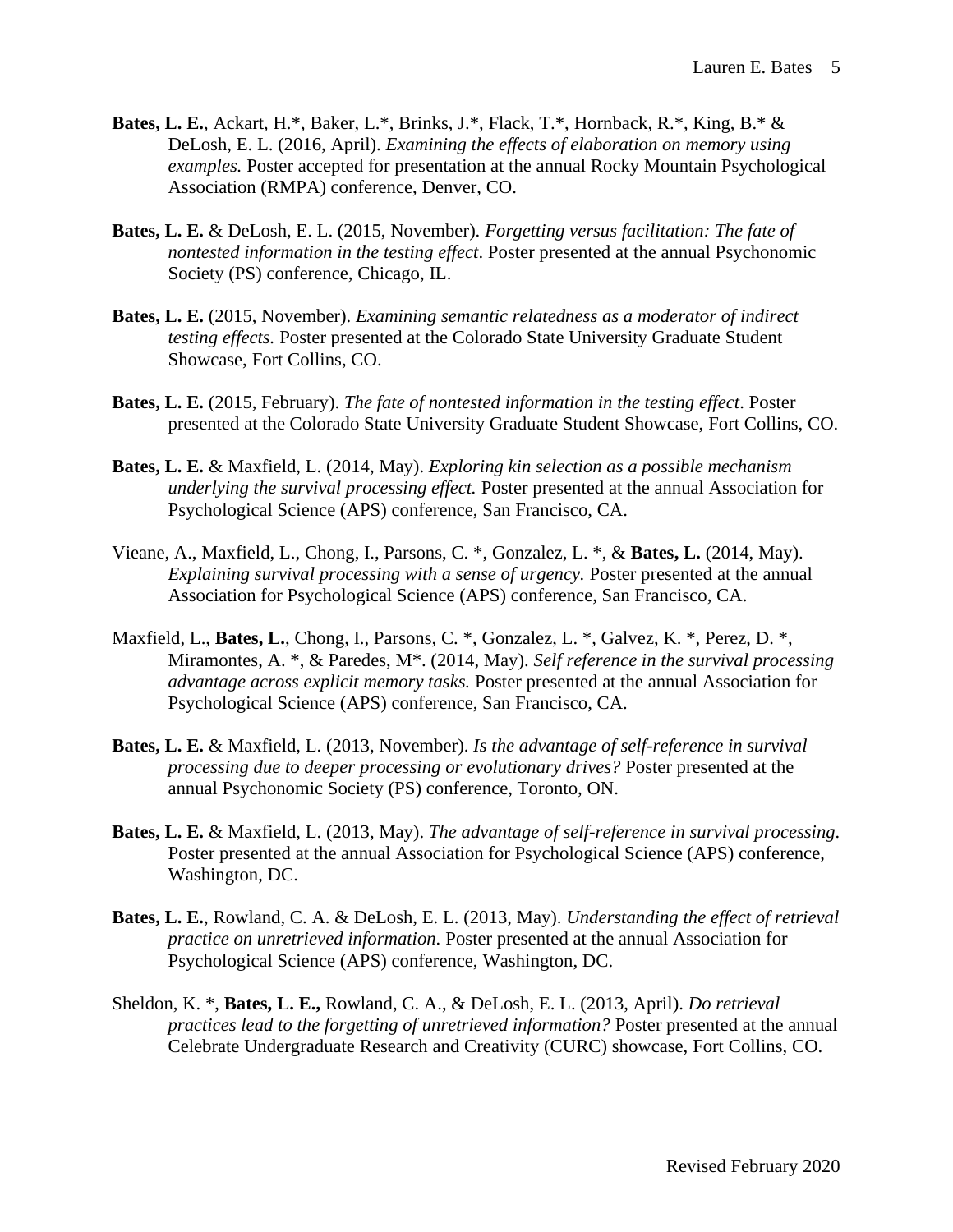- Maxfield, L., Chong, I., Miller, J. \*, Parsons, C. \*, & **Bates, L.** (2013, April). *Self-versus otherperspectives in novel survival processing scenarios.* Poster presented at the annual Western Psychological Association (WPA) conference, Reno, NV.
- **Bates, L. E.**, Rowland, C. A., & DeLosh, E. L. (2013, April). *Understanding the effect of retrieval practice on unretrieved information.* Poster presented at the annual Western Psychological Association (WPA) conference, Reno, NV.
- **Bates, L. E.** & Maxfield, L. (2013, April). *The advantage of self-reference in survival processing*. Poster presented at the annual Western Psychological Association (WPA) conference, Reno, NV.
- **Bates, L. E.**, Rowland, C. A., & DeLosh, E. L. (2013, April). *Understanding the effect of retrieval practice on unretrieved information.* Poster presented at the annual Rocky Mountain Psychological Association (RMPA) conference, Denver, CO.
- **Bates, L. E.** & Maxfield, L. (2013, April). *The advantage of self-reference in survival processing.* Poster presented at the annual Rocky Mountain Psychological Association (RMPA) conference, Denver, CO.
- **Bates, L. E**\***.** (2012, May). *Difference in perspective precipitates difference in memory performance in the survival processing paradigm*. Talk given at the annual Social Science Research & Instructional Council (SSRIC) Student Research Conference, Los Angeles, CA.
- Span, S. A., Wall, T. L. \*, **Bates, L. E.** \*, & Delfin, D. B\*. (2012, April). *Cognitive functioning moderates the relation between anxiety and drinking habits.* Poster presented at the annual Western Psychological Association (WPA) conference, Burlingame, CA.
- Strybel, D. T.\*, **Bates, L. E.** \*, & Span, S. A. (2011, April). *Examining the link between ADHD symptoms and social anxiety symptoms*. Poster presented at the annual Western Psychological Association (WPA) conference, Los Angeles, CA.

#### **Invited Presentations/Workshops**

- Melvin, J., Behl, J., **Bates, L. E.**, & Stevenson, T. (2019, March). *Social science graduate school panel*. Panel given as an event for Alpha Kappa Delta (AKD) at Flagler College, St. Augustine, FL.
- **Bates, L. E.** (2018, November). *Towards long-lasting learning: Insights from the classroom and the lab*. Talk given during the monthly meeting for Psi Chi at Flagler College, St. Augustine, FL.
- Brueske-Walton, L., Vlah, J. **Bates, L. E.**, & Litzinger, T. (2018, October). *Getting into graduate school.* Panel given as an event for Psi Chi at Flagler College, St. Augustine,  $FL.$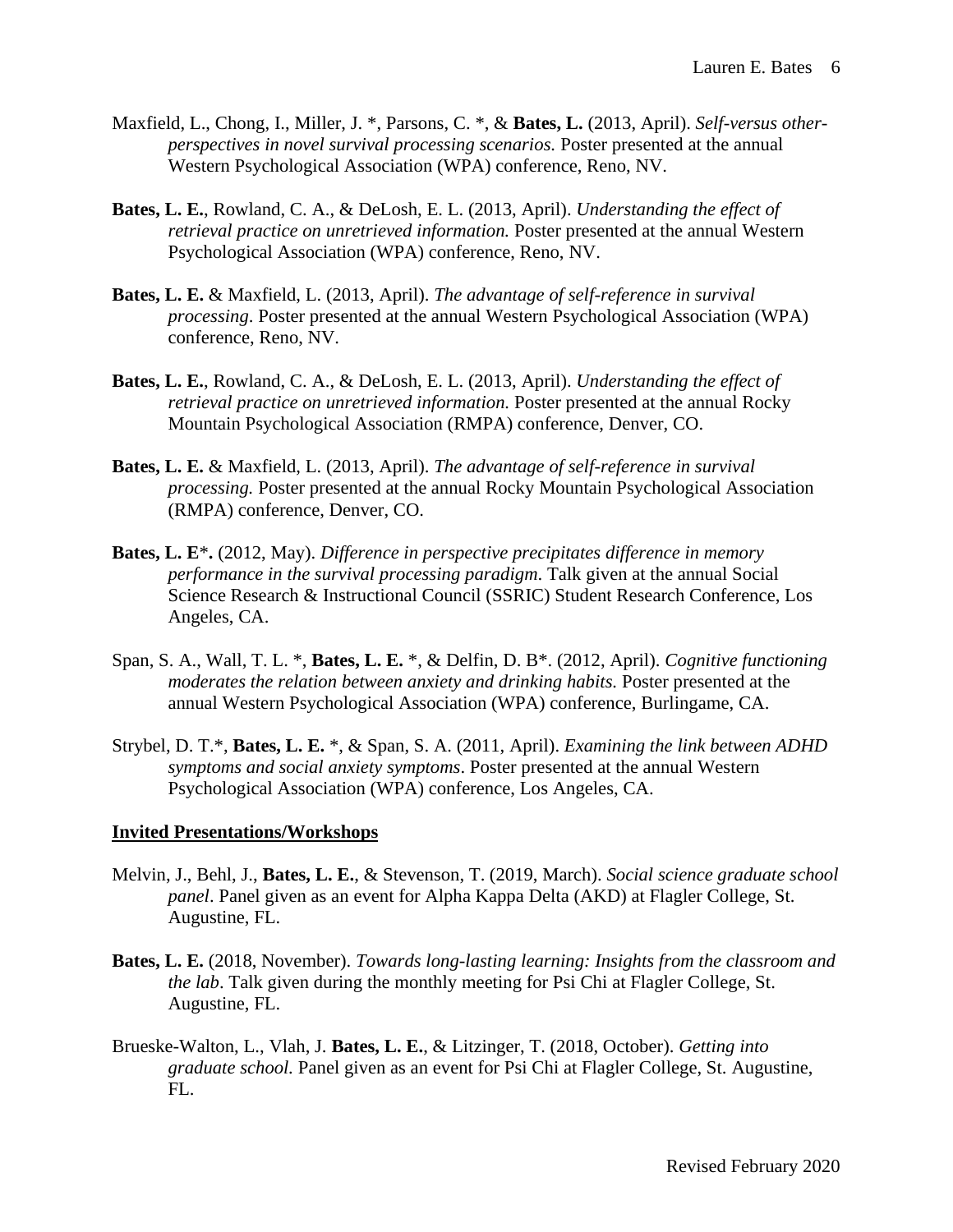- Lundeberg, P. J. & **Bates, L. E.** (2018, May). *Active learning and adaptive learning.* Session given during The Institute for Learning and Teaching (TILT) summer conference at Colorado State University, Fort Collins, CO.
- **Bates, L. E.** (2017, October). *It's ok to not have all the answers*. Talk given as part of the Faculty Fireside program for the Honors Program at Colorado State University, Fort Collins, CO.
- **Bates, L. E.** (2017, September) *Fun activities from cognitive psychology for PSY 100: Learning and memory.* Talk given during the weekly meeting for Psychology Teaching Fellows at Colorado State University, Fort Collins, CO.
- **Bates, L. E.** (2017, September) *Fun activities from cognitive psychology for PSY 100: Sensation and perception.* Talk given during the weekly meeting for Psychology Teaching Fellows at Colorado State University, Fort Collins, CO.
- **Bates, L. E.** (2017, September) *The science of learning: How research on human memory can help you study.* Talk given for the College of Business mentoring seminar at Colorado State University, Fort Collins, CO.
- **Bates, L. E.** (2017, September) *The science of learning*. Talk given to first year seminar in psychology at Colorado State University, Fort Collins, CO.
- **Bates, L. E.** (2017, August) *Study suggestions for academic success based on the science of learning*. Talk given to incoming psychology majors at Colorado State University, Fort Collins, CO.
- Sanchez, D., Lundeberg, P. J., & **Bates, L. E.** (2017, April) *Integrating games and play into the classroom to optimize learning: It's not all fun and games, but it could be*. Talk given as a Master Teacher Initiative (MTI) workshop at Colorado State University, Fort Collins, CO.
- **Bates, L. E.** (2017, February) *How to start planning for graduate school.* Talk given to first year seminar course in psychology at Colorado State University, Fort Collins, CO.
- Sanchez, D., Lundeberg, P. J., & **Bates, L. E.** (2017, January) *It's not all fun and games, but it could be: The science of learning and how to integrate games and play into the classroom experience.* Talk given as part of the Professional Development Institute (PDI) put on annually by The Institute for Learning and Teaching (TILT) at Colorado State University, Fort Collins, CO.
- **Bates, L. E.** (2016, September) *How to start planning for graduate school.* Talk given to first year seminar course in psychology at Colorado State University, Fort Collins, CO.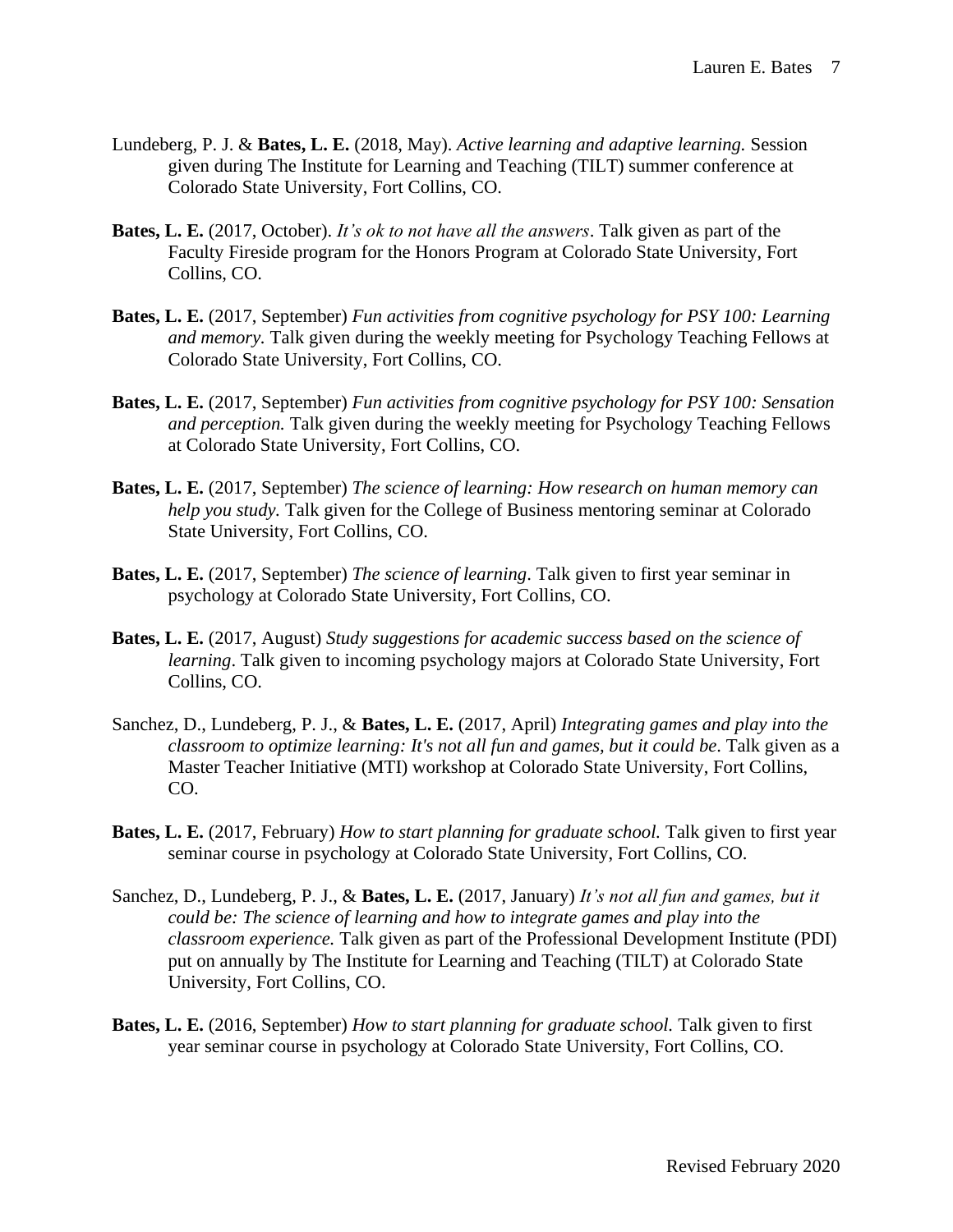- **Bates, L. E.** (2016, September) *The science of learning: How research on human memory can help you study.* Talk given for the College of Business mentoring seminar at Colorado State University, Fort Collins, CO.
- **Bates, L. E.** (2016, September) *The science of learning: Using memory research to help you study.* Talk given to freshmen seminar in intra-university course on perspectives of sports in higher education at Colorado State University, Fort Collins, CO.
- **Bates, L. E.** (2016, May) *Science of learning: Informing study skills using research in human memory.* Session accepted for The Institute for Learning and Teaching (TILT) summer conference at Colorado State University, Fort Collins, CO.
- **Bates, L. E.**, Mattingly, V. & Ospina, J. H. (2016, May) *Is graduate school right for you?* Workshop given for Mentoring Undergraduates to Graduate School Success (MUGSS) at Colorado State University, Fort Collins, CO.
- Mattingly, V., Ospina, J. H., Ratajack, E., Sandoval, P. & **Bates, L. E.** *Gearing up for graduate school applications.* Workshop given for Mentoring Undergraduates to Graduate School Success (MUGSS) at Colorado State University, Fort Collins, CO.
- **Bates, L. E.** (2016, March) *Getting organized.* Workshop given for Academic Advancement Center (AAC) at Colorado State University, Fort Collins, CO.
- **Bates, L. E.** (2016, February) *The science of learning: Infusing memory research into the classroom.* Talk given during the weekly meeting for Psychology Teaching Fellows at Colorado State University, Fort Collins, CO.
- **Bates, L. E.** (2016, February) *Testing shouldn't become the t-word.* Talk given in consideration for the inaugural Vice President for Research (VPR) Fellowship Challenge at Colorado State University, Fort Collins, CO.
- **Bates, L. E.** (2016, February) *Overcoming procrastination.* Workshop given for Academic Advancement Center (AAC) at Colorado State University, Fort Collins, CO.
- **Bates, L. E.** (2016, January) *The science of learning: Infusing memory research into the classroom.* Talk given as part of the Professional Development Institute (PDI) put on annually by The Institute for Learning and Teaching (TILT) at Colorado State University, Fort Collins, CO.
- **Bates, L. E.** (2015, December) *Final exam prep.* Workshop given as part of The Institute for Learning and Teaching (TILT) weekly Academic and Study Skills workshops at Colorado State University, Fort Collins, CO.
- **Bates, L. E.** (2015, December) *Motivation & goal-setting.* Workshop given as part of The Institute for Learning and Teaching (TILT) weekly Academic and Study Skills workshops at Colorado State University, Fort Collins, CO.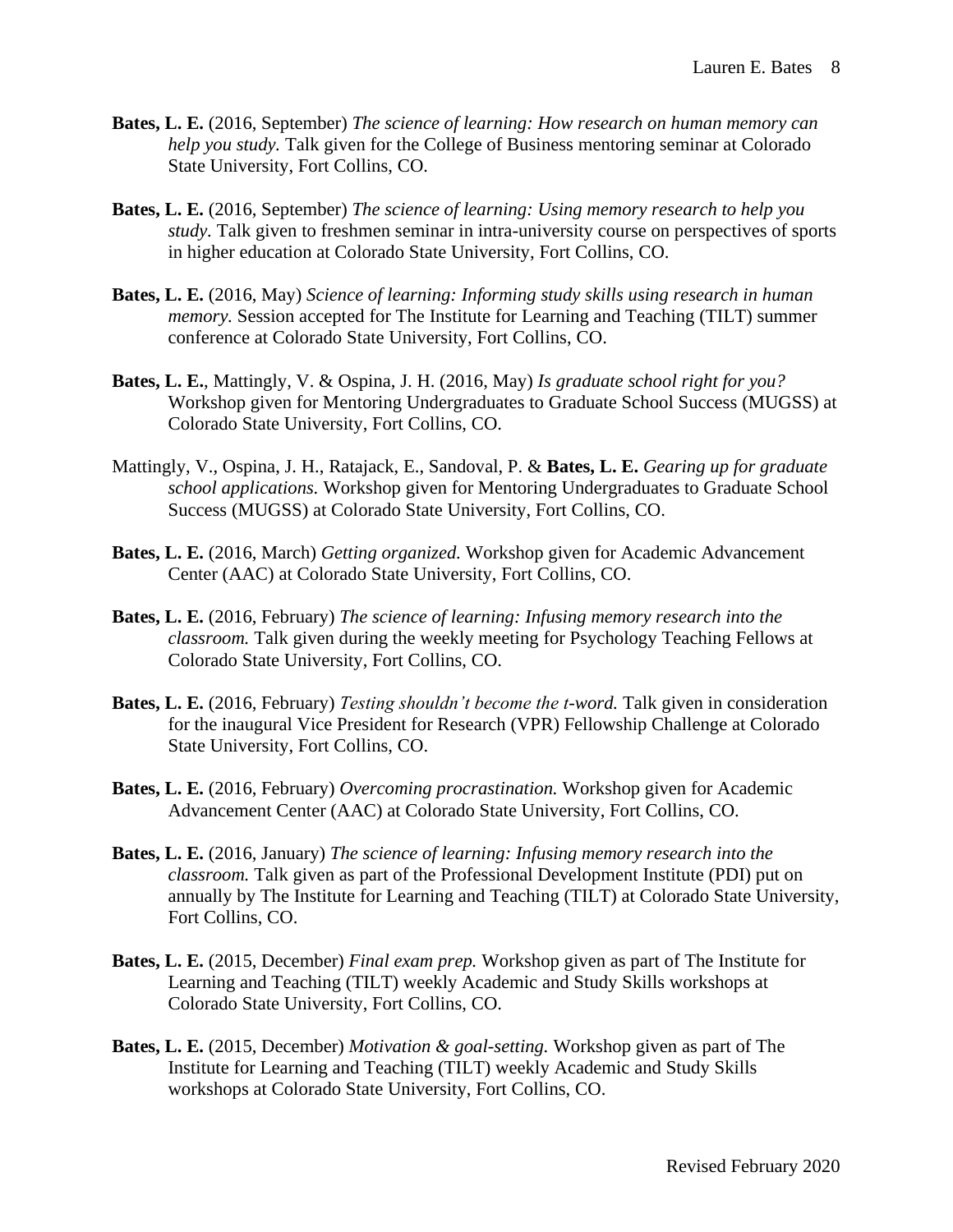- **Bates, L. E.** (2015, November) *Overcoming procrastination.* Workshop given as part of The Institute for Learning and Teaching (TILT) weekly Academic and Study Skills workshops at Colorado State University, Fort Collins, CO.
- **Bates, L. E.** (2015, November) *Presentation skills.* Workshop given as part of The Institute for Learning and Teaching (TILT) weekly Academic and Study Skills workshops at Colorado State University, Fort Collins, CO.
- **Bates, L. E.** (2015, October) *Memory & concentration*. Workshop given as part of The Institute for Learning and Teaching (TILT) weekly Academic and Study Skills workshops at Colorado State University, Fort Collins, CO.
- **Bates, L. E.** (2015, October) *Critical thinking.* Workshop given as part of The Institute for Learning and Teaching (TILT) weekly Academic and Study Skills workshops at Colorado State University, Fort Collins, CO.
- **Bates, L. E.** (2015, October) *Taking great notes and preparing for final exams.* Workshop given for Academic Advancement Center (AAC) at Colorado State University, Fort Collins, CO.
- **Bates, L. E.** (2015, September) *Reading skills*. Workshop given as part of The Institute for Learning and Teaching (TILT) weekly Academic and Study Skills workshops at Colorado State University, Fort Collins, CO.
- **Bates, L. E.** (2015, September) *Studying smarter using memory improvement techniques.*  Workshop given for Academic Advancement Center (AAC) at Colorado State University, Fort Collins, CO.
- **Bates, L. E.** (2015, September) *How to succeed in challenging courses*. Talk given to first year seminar in biology/zoology at Colorado State University, Fort Collins, CO.
- **Bates, L. E.** (2015, September) *Study smarter: High impact learning strategies*. Workshop given as part of The Institute for Learning and Teaching (TILT) weekly Academic and Study Skills workshops at Colorado State University, Fort Collins, CO.
- **Bates, L. E.** (2015, September) *Taking great notes*. Workshop given as part of The Institute for Learning and Teaching (TILT) weekly Academic and Study Skills workshops at Colorado State University, Fort Collins, CO.
- **Bates, L. E.** (2015, September) *Time management for busy students.* Workshop given as part of The Institute for Learning and Teaching (TILT) weekly Academic and Study Skills workshops at Colorado State University, Fort Collins, CO.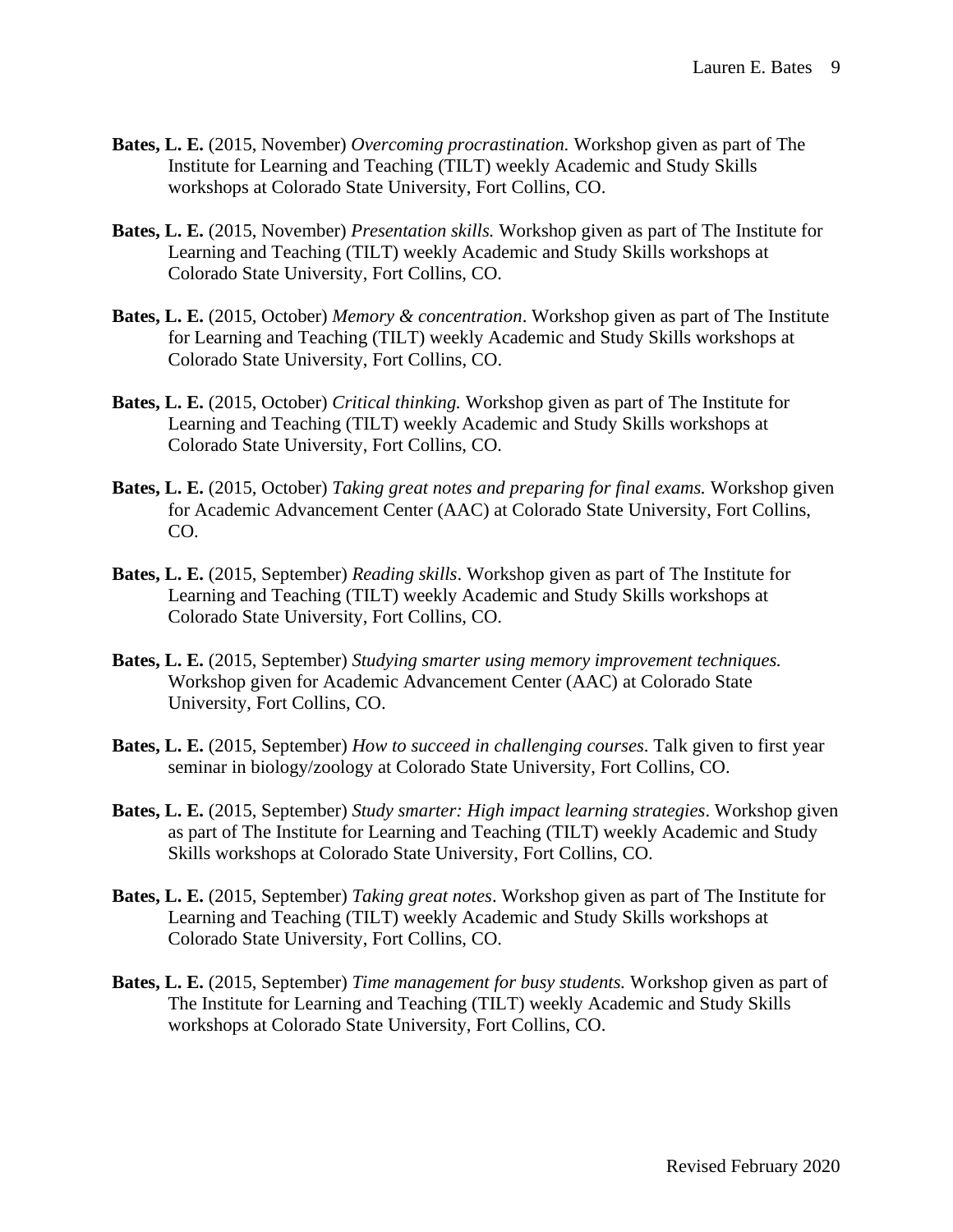- **Bates, L. E.** (2015, September) *Getting organized*. Workshop given as part of The Institute for Learning and Teaching (TILT) weekly Academic and Study Skills workshops at Colorado State University, Fort Collins, CO.
- **Bates, L. E.** (2015, September) *The science of learning.* Talk given to freshman seminar in intrauniversity course at Colorado State University, Fort Collins, CO.
- **Bates, L. E.** (2015, April) *Studying smarter and managing your time well.* Workshop given to Pi Kappa Alpha (ΠΚΑ) chapter at Colorado State University, Fort Collins, CO.
- **Bates, L. E.** (2015, March) *College academics: What to expect and tips for success.* Workshop given at Choose CSU admissions event at Colorado State University, Fort Collins, CO.
- **Bates, L. E.** (2015, February) *GRE overview.* Talk given to graduate record examination (GRE) preparation course at Colorado State University, Fort Collins, CO.
- **Bates, L. E.** (2014, December) *Surviving the finals week frenzy.* Workshop given to Hillel at Colorado State University, Fort Collins, CO.
- **Bates, L. E.** (2014, October) *Building better study skills.* Talk given to design and merchandising first year seminar at Colorado State University, Fort Collins, CO.
- **Bates, L. E.** (2014, October) *Strengthening study skills and conquering time management.*  Workshop given to Sigma Nu (ΣΝ) chapter at Colorado State University, Fort Collins, CO.
- **Bates, L. E.** (2014, September) *Motivation, goal setting & time management.* Talk given to first year seminar in biomedical sciences at Colorado State University, Fort Collins, CO.
- **Bates, L. E.** (2014, September) *Maximizing effective study techniques and utilizing on-campus resources.* Talk given to pre-health majors at Colorado State University, Fort Collins, CO.
- **Bates, L. E.** (2014, September) *Taking your exam preparation to the next level.* Talk given to first-year seminar in food science and human nutrition program at Colorado State University, Fort Collins, CO.
- **Bates, L. E.** (2014, September) *Strengthening study skills & exam preparation*. Talk given to year one calculus students at Colorado State University, Fort Collins, CO.
- **Bates, L. E.** (2014, August) *Science of learning*. Talk given during peer educator training for The Institute for Learning and Teaching (TILT) at Colorado State University, Fort Collins, CO.
- **Bates, L. E.** (2014, March) *The science of learning: Using memory research as a classroom aid*  Workshop given through gtPathways at Colorado State University, Fort Collins, CO.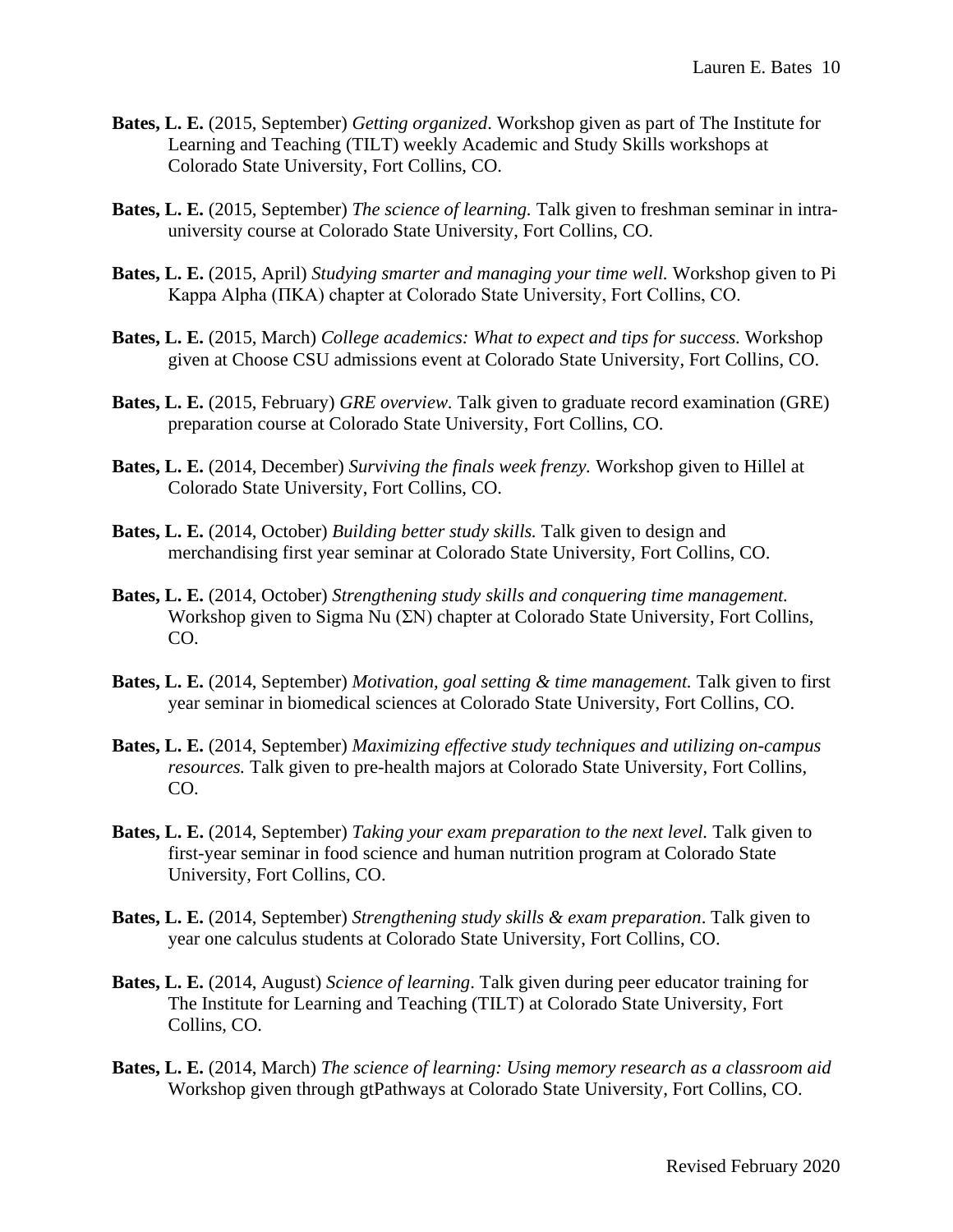- **Bates, L. E.** (2014, March) *Minimalistic grading: Increasing efficiency while maximizing student benefit.* Workshop given through gtPathways at Colorado State University, Fort Collins, CO.
- **Bates, L. E.** (2013, September) *Studying smarter, not harder!* Talk given to psychology freshman seminar course at Colorado State University, Fort Collins, CO.

#### **General Research Interests**

Human learning and memory Memory improvement techniques Educational applications of memory research Student use of evidence-based memory improvement techniques Adaptive memory

#### **Professional Affiliations**

American Psychological Association (APA) Association for Psychological Science (APS) Psi Chi Honor Society Psychonomic Society (PS) Rocky Mountain Psychological Association (RMPA) Society for Applied Research in Memory and Cognition (SARMAC) Western Psychological Association (WPA) Women in Cognitive Science (WiCS)

#### **Reviewing Activity**

APA 2016 Convention Proposal/Abstract – Division 15 (Educational Psychology) Association for Psychological Science Student Council (APSSC) University of Delaware Problem-Based Learning (PBL) Clearinghouse

#### **Committees and Other Professional Service**

| <b>SP20</b>      | <b>Faculty Search Committee, Psychology, Flagler College, Saint</b><br>Augustine, FL           |
|------------------|------------------------------------------------------------------------------------------------|
| $SP19$ – present | Center for Teaching and Learning (CTL) Advisory Board,<br>Flagler College, Saint Augustine, FL |
| $SP19$ – present | Core Academic Experience Committee, Flagler College, Saint<br>Augustine, FL                    |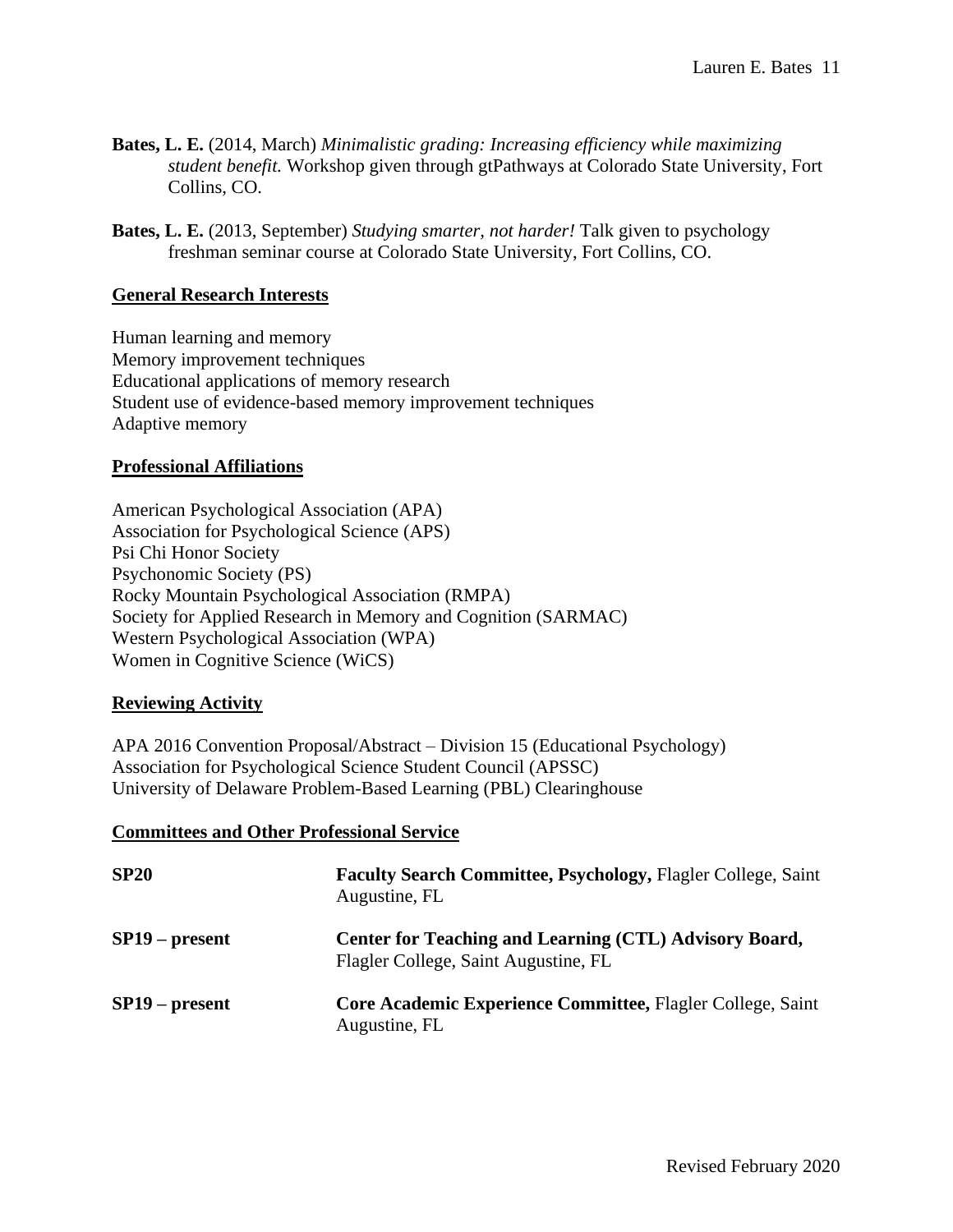| <b>FA18-SP19</b>  | First Year Experience (FYE) Committee, Flagler College, Saint<br>Augustine, FL                                                                    |
|-------------------|---------------------------------------------------------------------------------------------------------------------------------------------------|
| <b>SM17, SM18</b> | <b>Educational Testing Service (ETS) Reader for Advanced</b><br>Placement (AP) Psychology, Tampa, FL                                              |
| $SM16$ – present  | <b>Alumni Association Mentoring Program, California State</b><br>University Long Beach, Long Beach, CA                                            |
| $SP16 - SP18$     | Psychology Department Seminar Committee, Colorado State<br>University, Fort Collins, CO                                                           |
| <b>FA15</b>       | <b>Introductory Psychology Core Curriculum Project, Sensation</b><br>& Perception Task Force, American Psychological Association<br>(APA)         |
| <b>SP15</b>       | <b>Graduate Student Council (GSC) Psychology Department</b><br>Representative, Colorado State University, Fort Collins, CO                        |
| <b>SP15</b>       | <b>Graduate Student Selection Committee, Cognitive Psychology,</b><br>Colorado State University, Fort Collins, CO                                 |
| <b>FA14-SP18</b>  | <b>Association for Psychological Science Student Council</b><br>(APSSC) Campus Representative, Colorado State University,<br>Fort Collins, CO     |
| <b>FA14-SP18</b>  | <b>Mentoring Undergraduates to Graduate School Success</b><br>(MUGSS) Cognitive Psychology Mentor, Colorado State<br>University, Fort Collins, CO |
| <b>FA14</b>       | The Reinvention Center Rapporteur, The Reinvention Center<br>National Conference, Washington, DC                                                  |
| $SM14 - SP16$     | The Institute for Learning and Teaching (TILT) Learning<br>Programs Assistant Coordinator, Colorado State University, Fort<br>Collins, CO.        |

# **References**

| Dr. Edward L. DeLosh                     | Dr. Karla Gingerich            |
|------------------------------------------|--------------------------------|
| <b>Associate Professor of Psychology</b> | <b>Senior Teaching Faculty</b> |
| Department of Psychology                 | Department of Psychology       |
| <b>Colorado State University</b>         | Colorado State University      |
| Fort Collins, CO                         | Fort Collins, CO               |
| $(970)$ 491-5389                         | $(970)$ 491-3937               |
| delosh@colostate.edu                     | karla.gingerich@colostate.edu  |